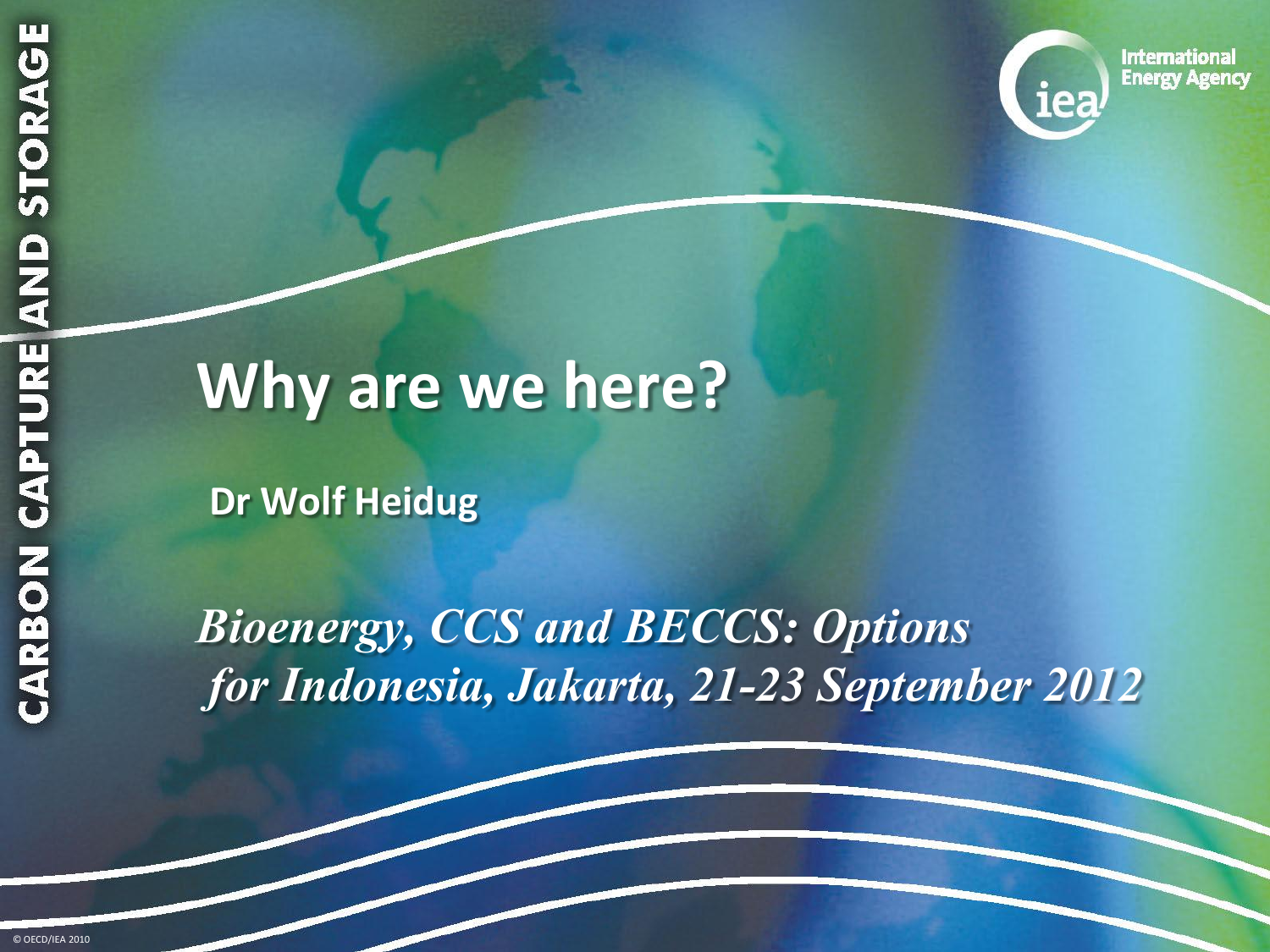

### **BECCS technology chain**



**CARBON CAPTURE AND STORAGE** 

- 1. Biological sequestration
- 2. Capture
- 3. Storage

© OECD/IEA 2010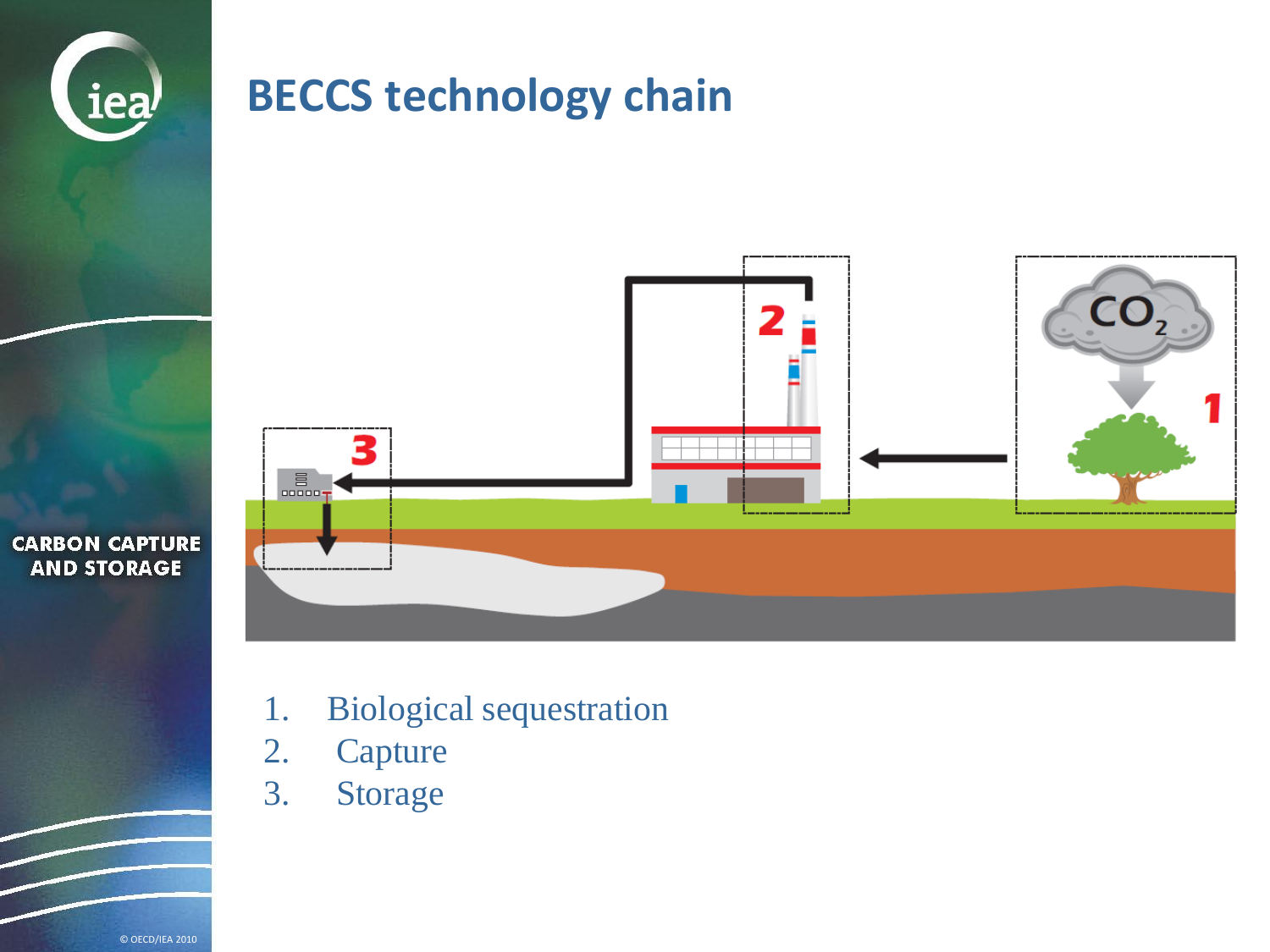

### **What BECCS can deliver**



*2011 IPCC Special Report on Renewable Energy* 

**CARBON CAPTURE AND STORAGE**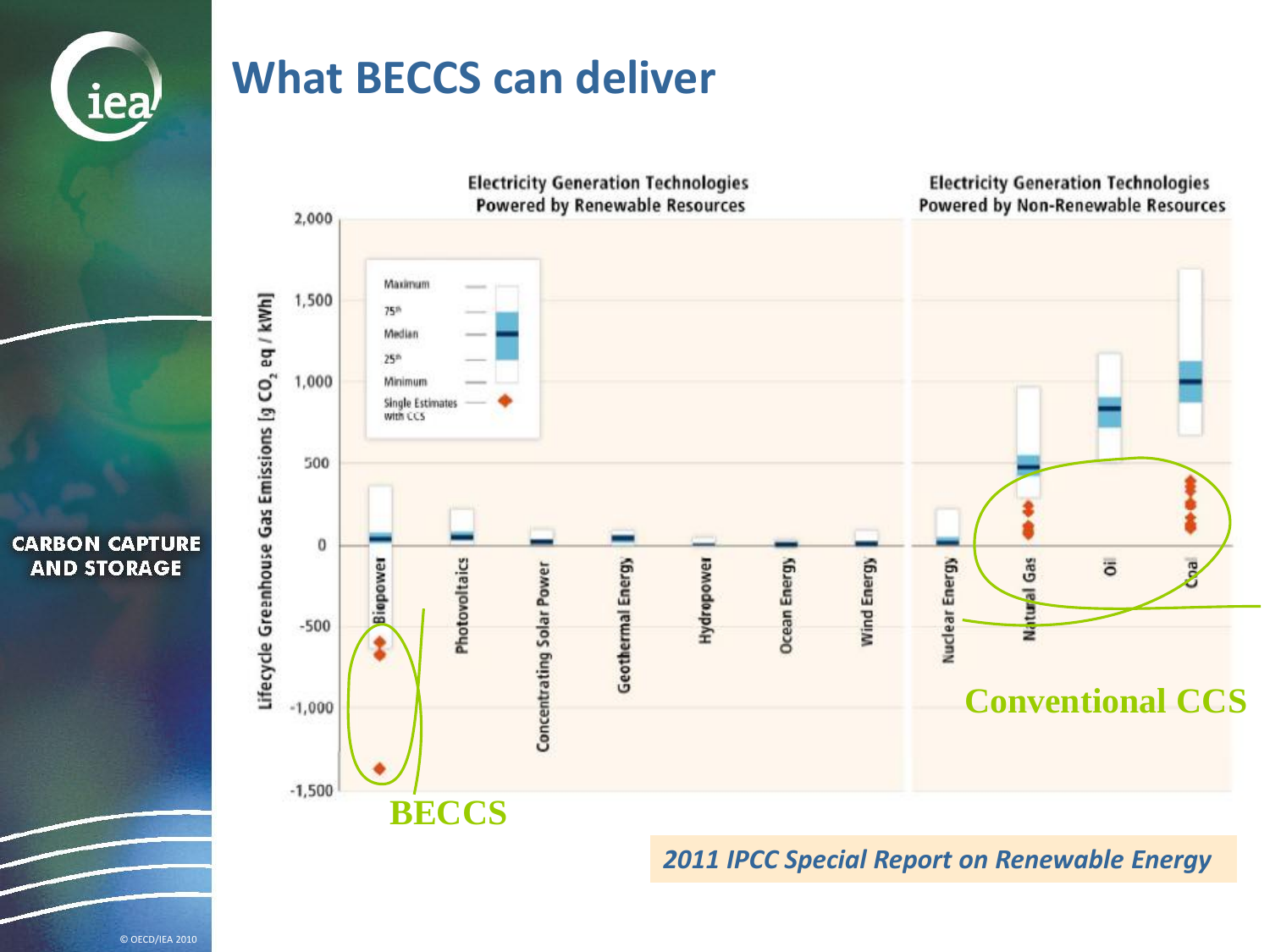

## **BECCS Work Programme**

- **Increased relevance of BECCS for climate change - but limited action**
	- **No industrial champion**
	- **Lack of awareness among policy makers**
	- **Tendency to 'fall between chairs' in terms of markets, institutions, and knowhow**
- **Collaborate with IIASA's Ecosystem Services and Management Programme to complement in-house expertise**
	- **IEA/IIASA Expert Workshop, November 2011**
- **Focus on bottom-up approach – as opposed to top-down**
- **Country-specific studies**
	- **Indonesia – 2012**
	- **Brazil – 2013**
	- **China, US, Sweden**

**CARBON CAPTURE AND STORAGE**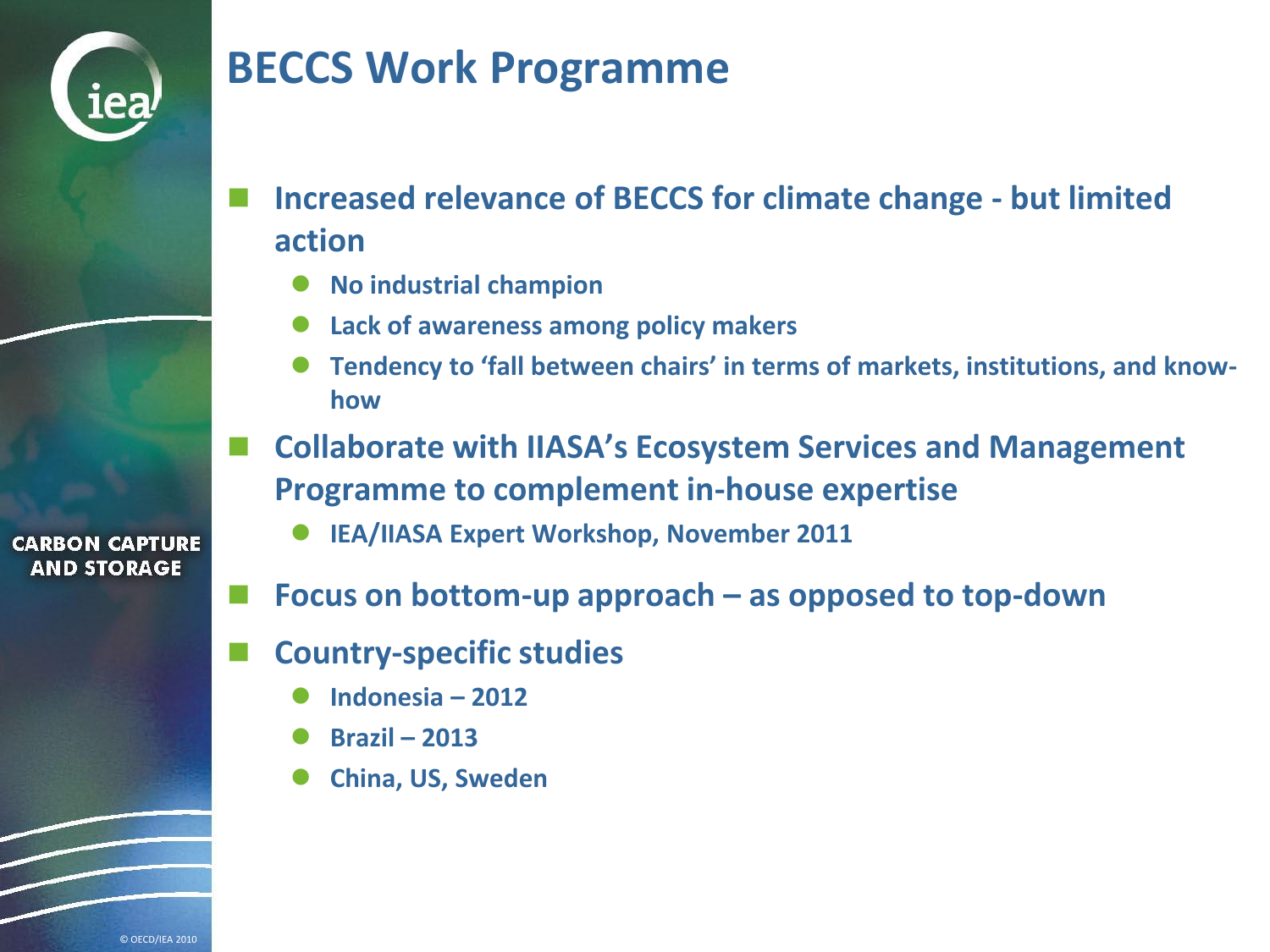

#### **Objectives**

- **Explore fit of BECCS with energy and climate policy strategy of target countries**
- **Analyze opportunities, understand gaps**
- **Capacity building**

### **Deliverables**

- **Synthesis report with policy recommendations – 2014 (hopefully)**
- **Others – to be defined through workshops**

**CARBON CAPTURE AND STORAGE** 

#### **Exploit synergies with IEA's other CCS activities**

- **CO2-EOR for storage** *Kick-off workshop with OPEC in Kuwait City, February 2012*
- **Guidelines for storage capacity estimation** *To be published beginning 2013*
- **Economic analysis of long-term liability arrangement for storage** *Scoping study starting October 2012*

© OECD/IEA 2010